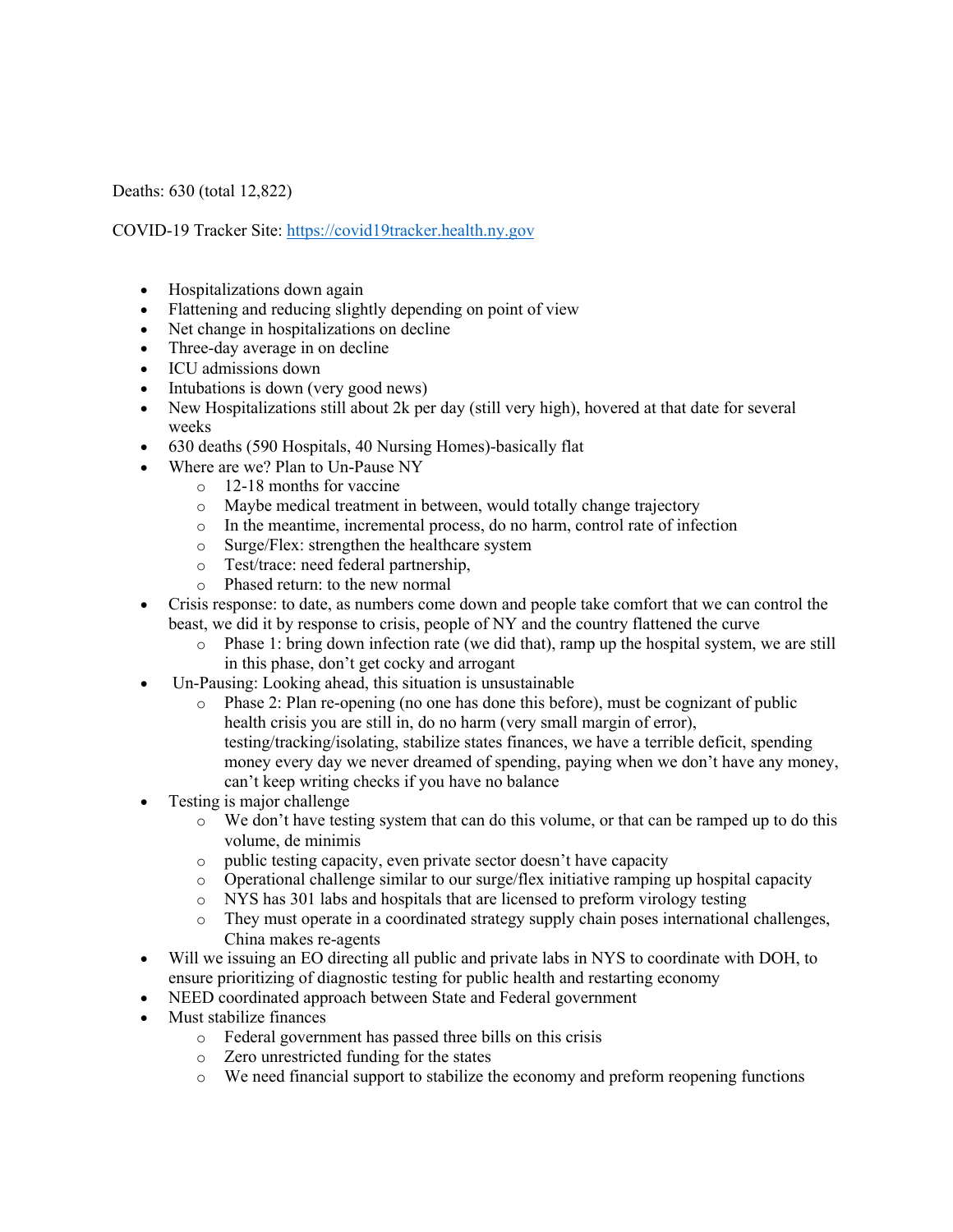- Re-opening is up to the states, need resourced to do it, don't ask states to do this, where is the funding "passing the buck without passing the bucks" A.J. Parkinson
- How do we make it a better tomorrow? Need to look back and say, society transformed, learning and transformational period, bring about new reforms and innovations, need to do that with this period.
- Make the changes you have been talking about for years but have been too difficult (environmental, social justice etc.), too controversial, have an opportunity to make changes and reforms in a way you haven't, if we went through this and didn't learn, shame on us.
- NY Paused, reflect, learn, move forward
- We learned there is no public health capacity, no one had beds left empty, didn't exist, why not
- How to you improve emergency response, lets learn, how will be ready for the next situation like this, there will be something, maybe second wave
- Vision for a better tomorrow:
	- o Reimagined workplace, does everyone need to drive in the office every day?
	- o Safer public transit system
	- o Smarter public interactions
- Moment of person reflection, what have we learned during this heart break and crisis? Interactions with kids had gotten so superficial, now time to sit and have in depth conversations, learned that was missing a lot, busy is not an excuse, need to take a deeper reflection on what is important in life, need to take time to get below the surface, won't let that happen again
- Think about times mother has invited over and had to cancel, sometimes you don't miss something until it is taken away

## O&A:

Talking about additional federal funding, any idea that number?

• We know what we proposed, National Governors Association publicly requested 500B What about for NY specifically?

- Didn't get into allocation but should be by need, you know where cases are
- In past bills, where they have done healthcare funding, some states got bout 200k for each case, NY got 12k for each case, so every Senator could go home and do a press release, give me a break

President said some states would go to phase 1 almost immediately, when do you think NY might be there

- States who has less cases can re-open faster, it is up to the states, some who have less of a problem will open sooner, depends on numbers
- Many states where the infections rate is de minimis, our infection rate is still .9, experts will say we are right on line

Hospital rate seems to stabilizing, are you thinking of stopping field hospitals, are you thinking about opening hospitals for elective procedures (maybe upstate), also what about PPE guidelines?

- CDC had federal guidelines, they had gone to crisis guidelines
- Doesn't feel this caused higher infection rates
- Need to take all these numbers with grain of salt, are we at a point where we are in immediate danger? No

Rate of infection, have you calculated rate of infection for upstate? Appears we have lower infection rate, would it make sense to get upstate economy going

- Not yet, this is difficult to do
- It is important to get all of the economy going, everyone is in that position
- Also don't want to go out and get sick and die
- Lower infection rate places are in better position, yes calibrating those differences in important
- Balancing need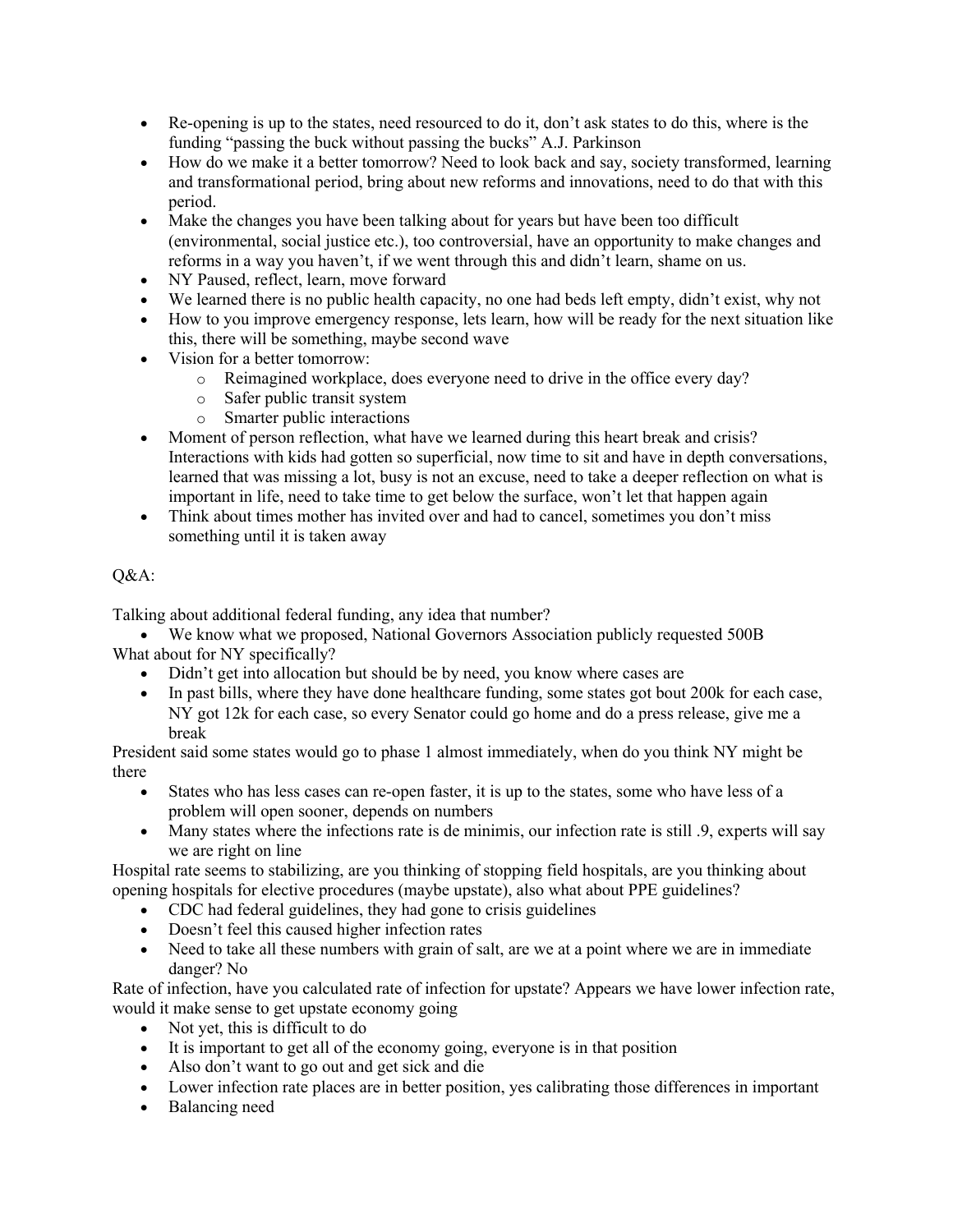• This you will see it clearer, you will see clusters upstate, nursing homes

State released list of nursing homes that have outbreaks, why did it take so long to inform public?

- I think they have, we have been talking about this every day for 30 days, the fist outbreak in WA was in nursing homes
- Seniors are vulnerable

Will you be looking at inspections?

- Not an inspection issue
- No visitors, think about how harsh that is, staff testing, cleaning procedures, virus should not be underestimated, very good at killing

Seems like even with screening, there could be asymptomatic, is there thought of mass testing?

• Yes need to ramp up testing

Thoughts of transfers to other facilities?

- Working on balancing loads as we did in hospitals
- Ideally you would do an on the spot test, we don't have that test or capacity
- Personal privacy was an important factor, the data we received was directly from nursing homes, we only know what they tell us

What about releasing positives in nursing homes, what about family members that want to get information but are having trouble?

- DOH had put out guidance that nursing homes should be reaching out to families, it was being ignored
- Will be doing EO that they are mandated to do it and there will be civil penalties

## Asked about Drive Ins-

• Formal request is in they are evaluating it

Asked about trade offices in the state, have we need using them?

- We have been using them to figure out the supply chain issues
- We do have people who work for the state in China, they were helpful but in truth this is so far beyond that level

State lawmakers have introduced bills to help farmers, what are your thoughts on helping them?

• Looking at all of that, many of those bills require funding which we don't have

Asked about opening golf courses and beaches and pools-

- Everyone has their own ideas, I get it and respect it
- Have County Execs, School districts, these decisions are all interconnected
- If one county opens and another doesn't, what you do affects the other county
- First place we started is, we have to coordinate as a state, in an emergency even more than before
- What you want to do with your park, normally it is up to you, but now people could be coming from across the state
- ADK's don't want a lot of people from downstate coming upstate right now
- Must be coordinated, understand local government concerns
- NY then has to coordinate with neighboring States
- Other states have marinas open, NY residents are flooding their marinas, we should have same policy
- Not crazy about having to coordinate every decision, easier to make your own decisions, its not where we are

Gotten reports from hospitals about overwhelmed ICU and staffing, will you be focusing on these high needs hospitals, also looks like the President is watching, tweeted, asked if you can respond-

- If President is sitting home watching TV maybe he should go to work
- This is about the people not politics, lets focus on that
- have said repeatedly that when we asked for extra capacity that the President acted quickly, he is wrong to say is wasn't used (800 people), we didn't use all beds because we didn't reach capacity
- the projections were high, they were the presidents projections, were we foolish for relying on your projections?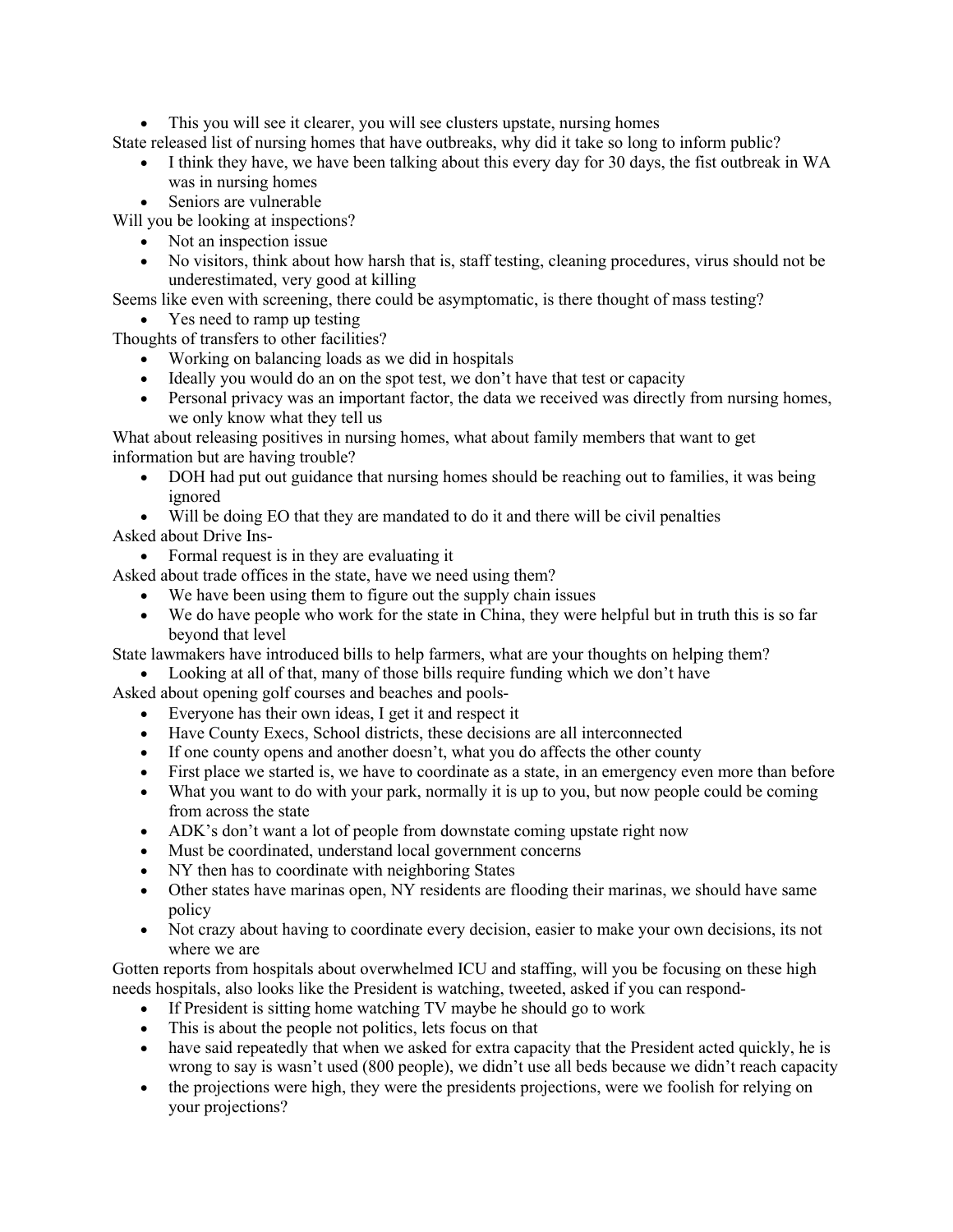- I think there is a better argument, yes we built those hospitals but thankfully we flattened the curve and didn't need them
- Said a number of times, what am I supposed to do, send flowers?
- Very helpful with Comfort, Javits, China, finding PPE and ventilators
- Going forward we are still in the midst, we need help testing, he has said he doesn't want to help with testing, I can't do an international supply chain, said he has done enough, he hasn't, it's not over
- Doesn't want to help on testing, testing is too hard
- Said it is up to the state to re-open, didn't need the President to tell me what the states powers are, founding fathers gave me the power, maybe President should read the constitutions
- CDC projections said you would need 2.4M hospital beds, we have 900k
- Didn't you read your own projections?
- Thank you again for the Javits and Comfort, which is doing your job as President, we are not out of the woods, need to go forward, need help on testing and need funding, if it is up to the states, provide funding,
- We need to fund the small business program, airline bail out, maybe show that consideration to the State?

Did you speak to him yesterday, after the May  $1<sup>st</sup>$  announcement?

- He didn't announce anything, he said is it up to the states
- Some states didn't even close down, can open up faster
- He is doing nothing, said it was up to the states, the Governors, which it always was
- Called it a 50 piece puzzle, no that's a map, those lines are states and they have constitutional power
- Colonies created the federal government, not the other way around
- All he is doing is walking in front of the parade, has no say in timing of parade
- Need help on testing
- State governments need funding
- Saying thank you for doing your job
- Thank you for taking a mononom of responsibility in a federal emergency
- March  $13<sup>th</sup> 160-214$  Million Americans infected, over half the population, 2.4-21 million Americans hospitalized, these were the CDC projections, 2 and a half times capacity, by their projections we need, 150k beds, got it from the CDC, that's why we build the beds, because we listened to you, if we were foolish for listening to you, shame on us

Will state have to cut off spending?

- Looking at cash numbers, have resources to do that but putting in place ash funding controls
- Tax filing numbers are 30% off, ones that didn't file are most likely the ones who owe
- We will have to make reductions, have a revenue shortfall between 10-15B and will have to make reductions in event that there is not federal funding
- What can state to do make sure nursing homes are safe?
	- Increasing staffing, testing, PPE's
	- Also have a virtual way to go through nursing homes to make sure things are being done correctly
	- Working with each individual nursing homes
- Where is PPE coming from?
	- We have stockpile

Governor back at Trump

• If you want to point fingers, our mistake was believing your numbers, if that was a mistake, I'm guilty, won't make that mistake again

You said it earlier that it is undeniable, is it possible to open upstate earlier?

- Good questions, some states have less problem and can re-open faster
- Can other parts of the state open faster? Agree with overall premise